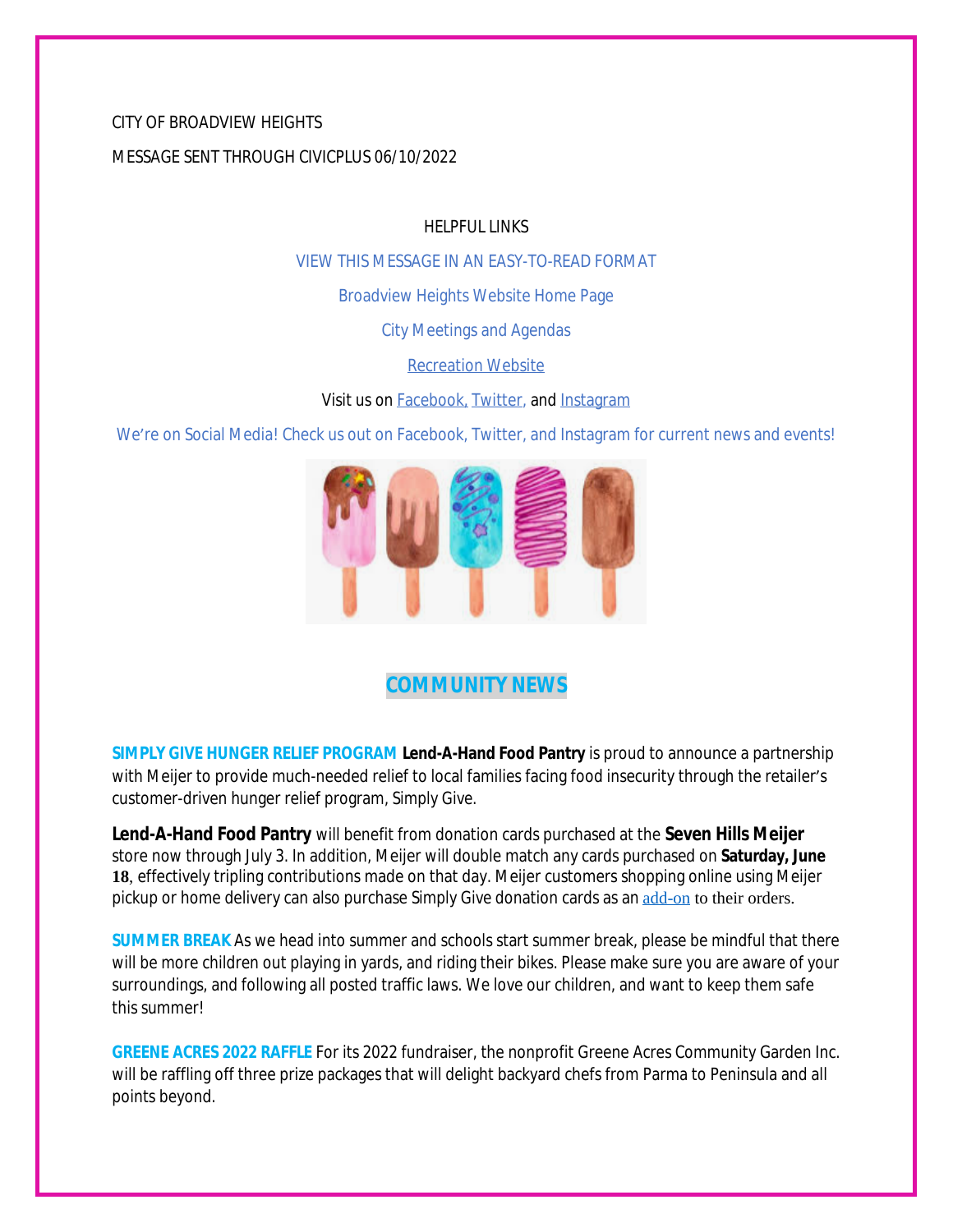—Grand Prize: 5-burner gas grill package valued at more than \$400.

—First Prize: electric smoker package valued at more than \$350.

—Second Prize: 3-burner gas grill package valued at more than \$225.

Tickets are \$5 each or 5 for \$20 and will be on sale through July 9th. The drawing will be Saturday, July 16 at noon at the garden, 3800 Towpath Road. For more information visit their Facebook page **[HERE.](https://www.facebook.com/greeneacresCG/)**

**SUMMER CONCERT SERIES** Join us for warm nights filled with music this summer the first Friday of the month now through September. Thank you to all who came out to enjoy Sommer & Klann, we sure had a blast! July 1<sup>st</sup> will be our next Cruise In featuring the band **Nostalgia**. We will also be holding our 2<sup>nd</sup> Annual Music Festival August 12<sup>th</sup> & 13th. Bring a lawn chair and relax at our Community Amphitheater. Food and beverages will be available for purchase.

For dates & details click **[HERE.](https://broadview-heights.org/ImageRepository/Document?documentId=9488)** We can't wait to see you there!

**HOME DAYS SCHEDULE** The 2022 Home Days program is online now! Start thinking now about what rides you will go on, what you will eat, and what bands you will see! There will be something for everyone! To see this year's program click **[HERE.](https://www.canva.com/design/DAE_rHLKtkA/AIFd_O5zMak0QjlSIEjVgQ/view?utm_content=DAE_rHLKtkA&utm_campaign=share_your_design&utm_medium=link&utm_source=shareyourdesignpanel%2311)**

**CUYAHOGA COUNTY PUBLIC LIBRARY EVENTS** Check out what the **[BRECKSVILLE](https://attend.cuyahogalibrary.org/events?r=thismonth)** branch and **[NORTH](https://attend.cuyahogalibrary.org/events?r=thismonth)  ROYALTON** branch have to offer!

## **SERVICE DEPARTMENT**

### **440-717-4022**

**TRASH COLLECTION** Rumpke is a conscientious company and puts forth a great effort in collecting the trash in Broadview Heights. Despite these efforts, there are still equipment failures, drivers calling in sick, staffing issues, or other factors that may cause them to need to double up on routes or bring in a driver that is not familiar with the route and will drive it differently. That may mean your street gets collected earlier or later than usual. **Please make sure that your trash is on the curb by 7:30AM the morning of your collection day.** If you have questions about the collection, please call Rumpke at 1-800-828-8171.

**HOLIDAY SCHEDULE** Follow this link for the complete 2022 holiday collection schedule: [https://www.rumpke.com/for-your-home/holiday-schedule](https://www.rumpke.com/for-your-home/holiday-schedule?fbclid=IwAR1VvEdr_iqUoIZvq14MYSkKzfzQ-6sfsPd4R2lvikCS1gCCyScPNuKgygE)

**TRASH GUIDELINES** Wondering if you can put that computer in with the trash? Have a mattress to get rid of? Old paint in the garage? We can help tell you what you can put with the regular trash, what you can bring to us, and what needs a special pick-up. Visit our *Garbage & Recycling* **[PAGE](https://broadview-heights.org/1027/Garbage-Recycling)** for the answers.

**RECYCLING GUIDELINES** Recycling Do's & Don'ts If you have recycling specific questions, please visit the Cuyahoga Recycles website **[HERE.](https://cuyahogarecycles.org/how_to_recycle)**

**DISCARDING OF WIPES** Please be considerate and DO NOT flush wipes (for example Clorox, Lysol, baby wipes…) down the toilet. These wipes are not made to breakdown.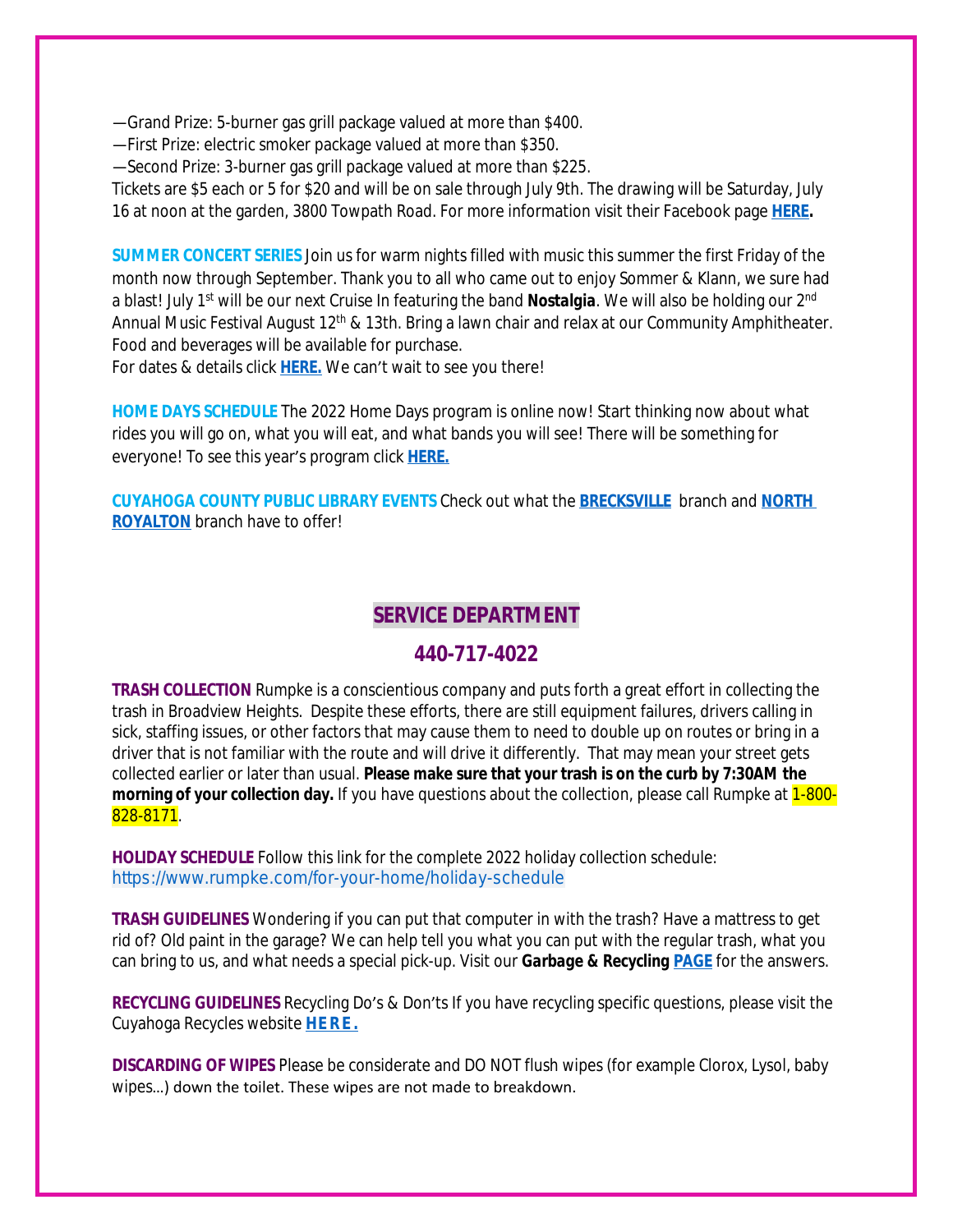Please dispose of wipes in your garbage and only flush toilet paper. NO wipes are flushable, even if the box says they are. Please dispose of wipes in your garbage and only flush toilet paper. Thank you.

## **RECREATION DEPARTMENT**

### **440-838-4522**

**MAYOR ALAI'S 5K NEW!** The 5K this year will be hosted on Thursday, July 7<sup>th</sup>, at 7pm. We are excited to have our **FIRST** ever night run. Hermes Cleveland will be our event coordinator, and all participants will receive a free beer (21 and over) or sports drink. FEES \$25 on or before July 6 at 9am or \$30 afterwards. Family Rate: \$23/person. Register here <https://broadview-heights.org/644/Mayors-5K-and-1-Mile-Walk>

**UNDER CONSTRUCTION** Please pardon our dust as we begin construction on the expansion of the stretching room and new locker rooms outside of the Fitness Center. The women's locker room will be shut down completely and the men's will remain open. Additional temporary stretching will be available on the lower level in multi-purpose room A.

**SPLASH PARK** Summer Hours will be Monday – Friday (11:00AM-8:00PM) Saturday and Sunday (11:00AM-6:00PM).

**CONCESSIONS/HIGH MEADOWS FARM ICE CREAM** The *"Cash Only"* concession stands will be open on campus (Memorial Day through Labor Day) and at "The Fields Complex" during baseball and softball games.

**PROGRAMS/MEMBERSHIPS** Please visit us **[our website here](https://www.broadview-heights.org/292/Parks-Recreation)** for information on current programs, memberships and activities.

### **CHECK US OUT ON FACEBOOK AND INSTAGRAM!**

#### **NEW OPERATING HOURS:**

Monday through Friday 5:00AM – 9:00PM – Pool closes at 8PM

Saturday 7:30AM – 6:00PM – Pool closes at 5:45PM

Sunday 7:30AM - 6:00PM – Pool closes at 4PM

## **BUILDING DEPARTMENT**

### **440-526-6864**

**DO YOU NEED A PERMIT?** If you are remodeling your bathroom, our building a gazebo you are going to need a permit. If you aren't sure, or want to have the application filled out before you get here, check out **[THIS](https://broadview-heights.org/106/Applications-Forms-Fees)** section of our website for more information.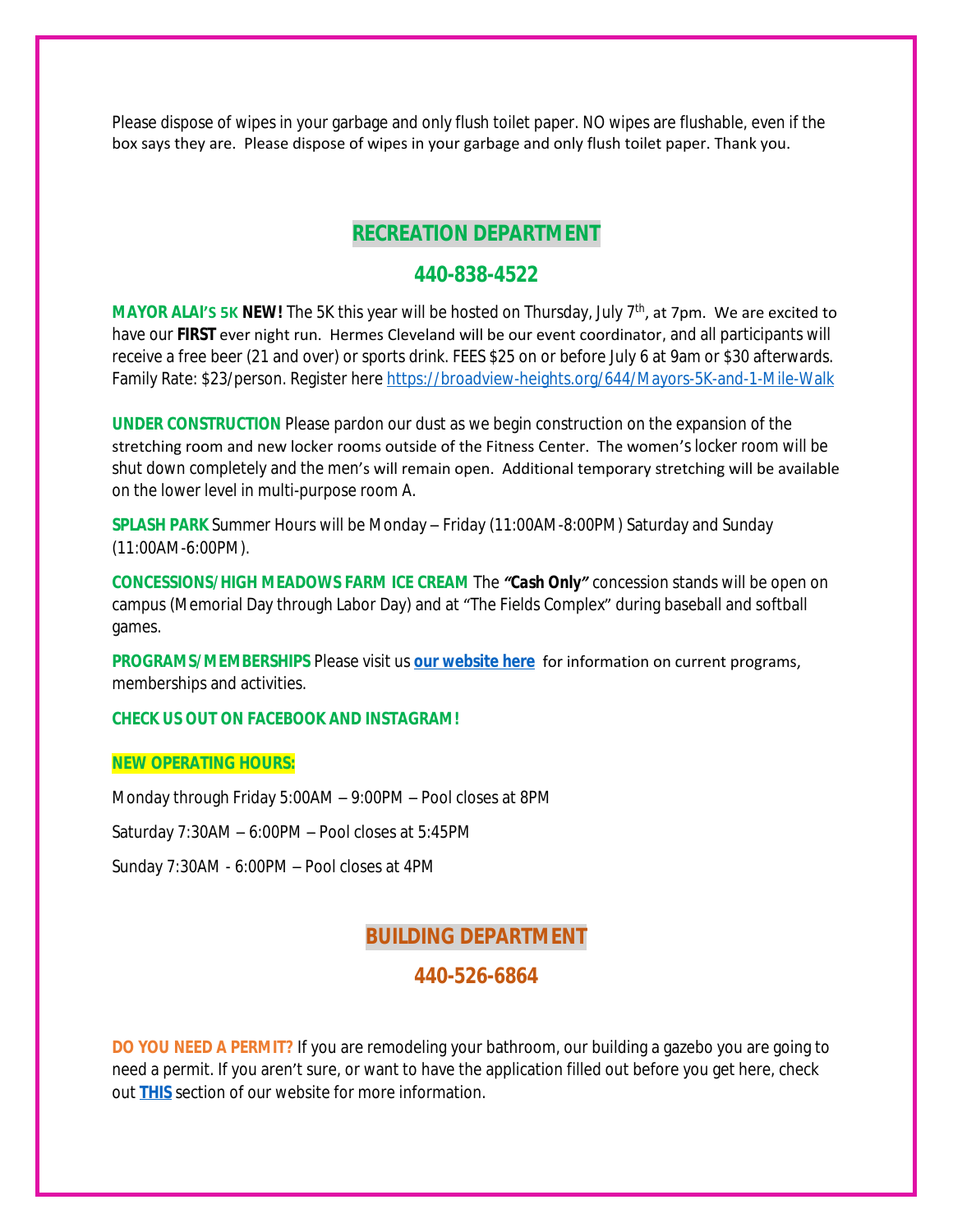**PROPERTY MAINTENANCE** The City of Broadview Heights has adopted the International Property Maintenance Code; the purpose of the code is to establish minimum standards necessary to make all property and dwellings safe, sanitary, and beneficial to the public welfare. To learn more about properly maintaining your property please visit our **[website.](https://broadview-heights.org/108/Property-Maintenance)**

# **ENGINEERING DEPARTMENT**

## **440-838-4705**

**EAST EDGERTON ROAD BRIDGE DETOUR** The area of East Edgerton Bridge will have a detour starting on June 13th and will run for approximately 120 days. For a map of the detour route please see the map [HERE.](https://www.facebook.com/photo/?fbid=337885605166630&set=a.238803055074886)

**POINT OF SALE INSPECTION OF SEPTIC SYSTEMS** Please see the ordinance regarding the Point of Sale Inspection for residents with septic systems. [1048.01 ORDINANCE POINT OF SALE INSPECTIONS OF](https://codelibrary.amlegal.com/codes/broadviewhts/latest/broadview_oh/0-0-0-13398)  SEPTIC SYSTEMS.

**CULVERT REPLACEMENT PROJECT** The Culvert under West Royalton Road just east of Scottsdale Subdivision is being replaced. Black Horse Construction, the contractor, began earlier this month. Two lanes of traffic will be maintained at all times. The project has a completion date of 10/31/2022.

Any issues regarding the replacement of the culvert can be directed to:

Brent Kovacs Public Information Officer ODOT District 12

[Brent.Kovacs@dot.ohio.gov](mailto:Brent.Kovacs@dot.ohio.gov)

# **THE CITY OF BROADVIEW HEIGHTS IS ACCEPTING APPLICATIONS**

Apply online at: **<https://www.broadview-heights.org/jobs.aspx>**

**SUMMER JOBS:**

**SEASONAL SERVICE/RECREATION WORKERS** Maintain baseball/softball fields, mow lawns, weed whack, landscaping, general labor, etc. At least 18 years old with a driver's license strongly preferred.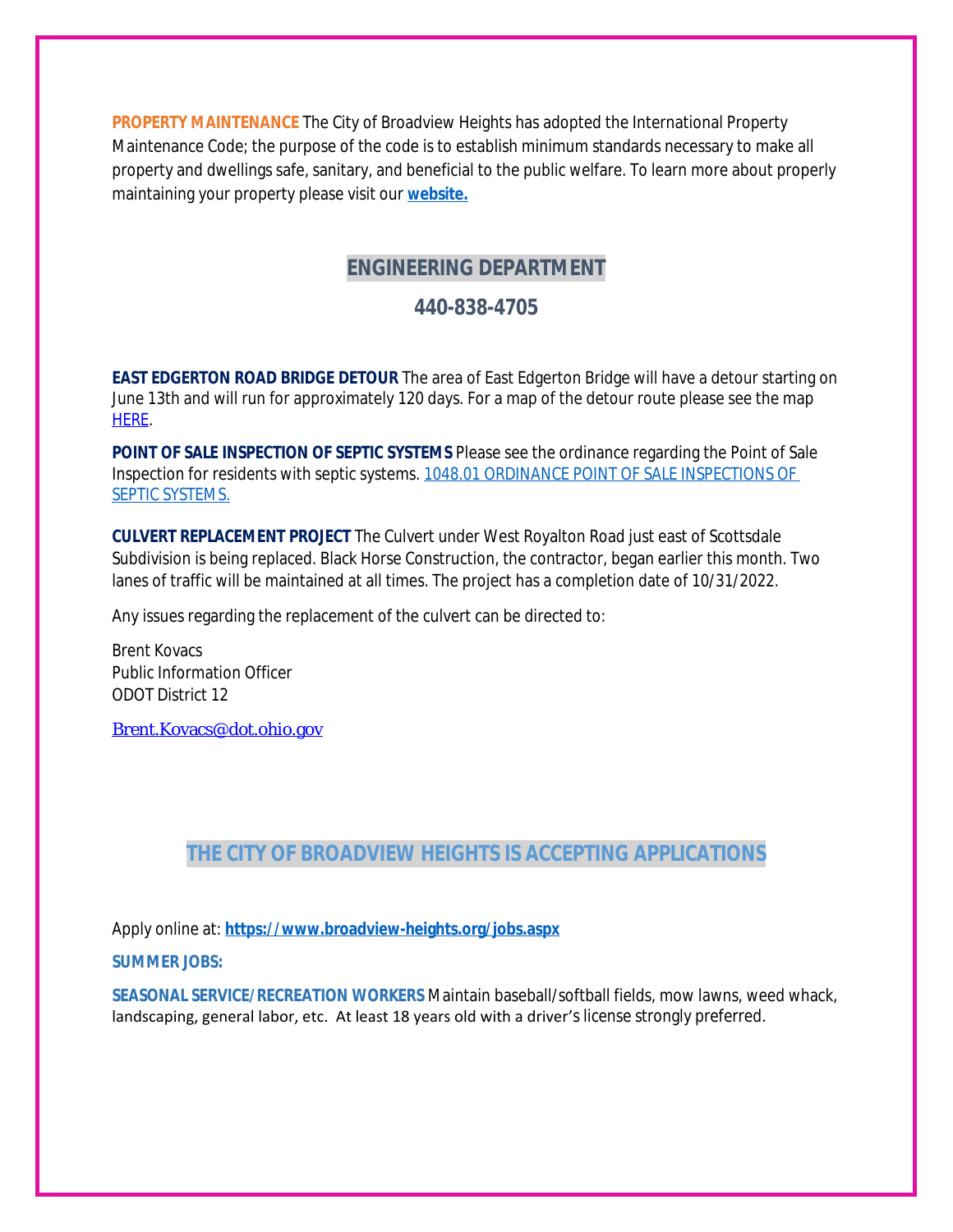### **PART TIME POSITIONS:**

**PT CUSTODIAN** Evening and weekend work, 15–20 hours/week. Performs custodial duties as directed, dusting, picking up trash and clutter, mopping, vacuuming, cleaning and restocking restrooms, cleaning and sanitizing surfaces and equipment. May assist with setting up and taking down chairs, tables and equipment for meetings and events.

**PART TIME HEAD LIFEGUARD** Performs all Lifeguard duties and maintains presence on pool deck when not lifeguarding; oversees Lifeguards and Water Safety Instructors to ensure duties are completed properly and safety is maintained. Must have current certifications, prior supervisory experience and at least 2 years of experience as a Lifeguard.

**LIFEGUARD** Evening/Weekend and Day Shift positions are currently open. Must hold current Lifeguard Certification. We offer free certification training to be a Water Safety Instructor to our interested Lifeguards. Must be at least 15 years old. Please apply online or contact our Aquatics Manager at **[udrinko@broadview-heights.org](mailto:udrinko@broadview-heights.org)**.

**PART TIME PROPERTY MAINTENANCE INSPECTOR (Seasonal through October)** Conducts property inspections and identifies property maintenance code violations. Receives and investigates complaints regarding high weeds and grass, garbage, abandoned vehicles and exterior building maintenance issues. Inputs information into computer and prepares reports. Job requires working both indoors and outdoors at varied locations; must have current driver's license and ability to traverse uneven terrain.

# **HUMAN SERVICES DEPARTMENT**

RED CROSS BLOOD DRIVE The Red Cross is holding a blood drive on Wednesday, June 15<sup>th</sup> from 9:00 AM until 2:00 PM in the Willow Room. Help give the gift of life by donating if able.

**BRECKSVILLE-BROADVIEW HEIGHTS COMMUNITY CONCERT** Enjoy music and fellowship on Monday, June  $13<sup>th</sup>$  at 7:30 p.m. in the Broadview Heights Recreation Center Auxiliary Gym. The Brecksville-Broadview Heights Community Band and Chorus will entertain us with live music and song. All are welcome and admission is FREE.

**PASTRIES AND POLICIES** Join licensed insurance professional Veronica Brazil on June 20<sup>th.</sup>, She will provide updated information regarding estate and final expense coverage and discuss how planning can benefit you and your loved ones. *RSVP by June 15th .*

**MOVIES & MUNCHIES** Join us Monday, June 27<sup>th</sup> at 11:00AM for a movie and snacks. We will be showing "*Return to the Secret Garden*" a movie where three children explore the mysteries of an English manor and discover what it means to be a friend.

**CAREGIVER SUPPORT GROUP** The Alzheimer's Caregiver Support Group is back to meeting in person every month on the first Thursday at 3:00 PM in the Maple Room located in the Human Services Department.